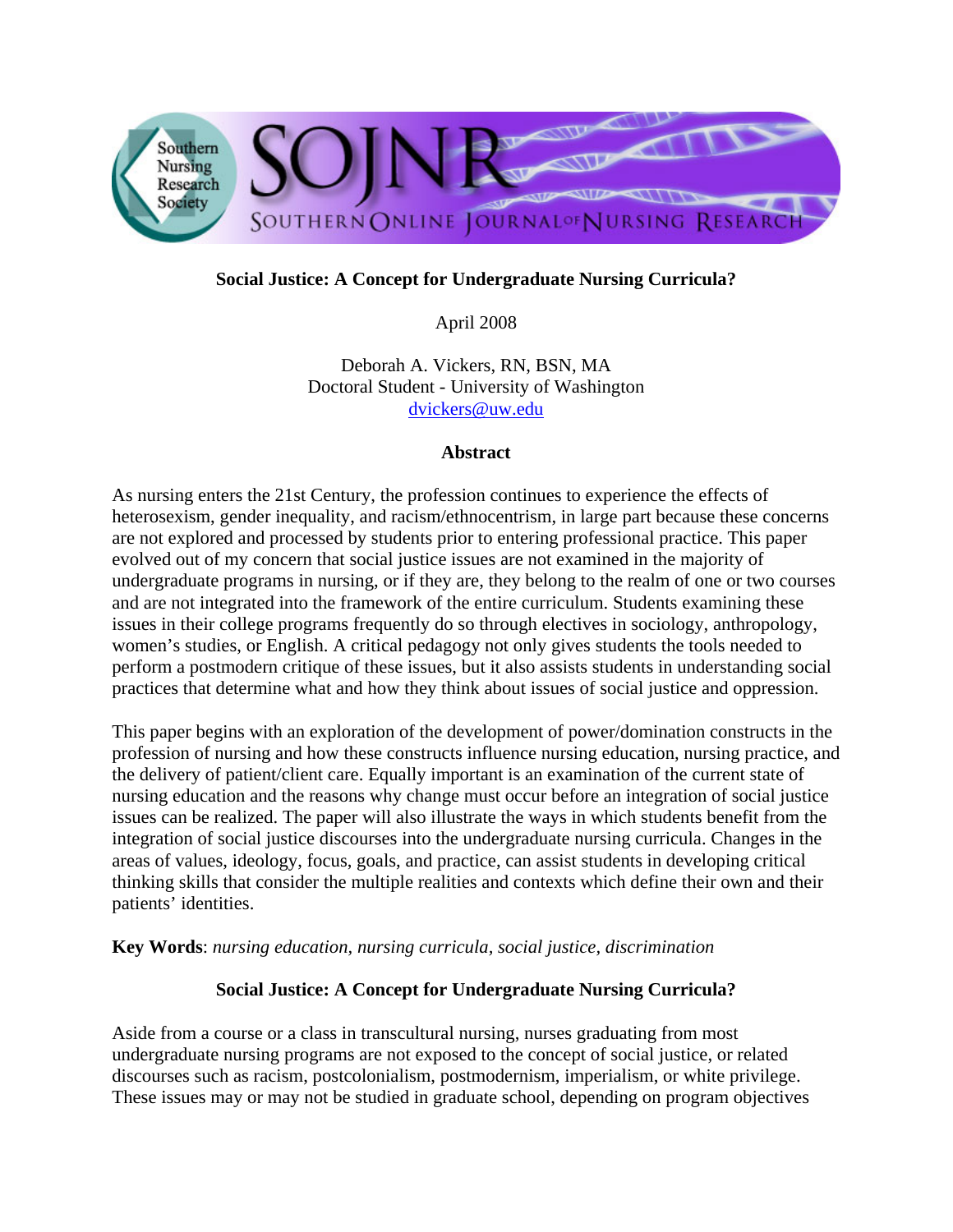and individual faculty. However, since many of the nurses practicing today and in the future will be baccalaureate-prepared, how can we expect that changes in nursing practice will occur on a global level if we save the study of social justice issues for graduate education?

All disciplines, including nursing, benefit from education for freedom and a transformative pedagogy.**1,3** In an increasing number of university programs, social justice education begins in the core curriculum. It is during the third year that many students concentrate on their majors and, in an ideal educational structure, social justice will then be integrated into their areas of specialty. Not only are many nursing students not receiving the benefits of a core curriculum that concentrates on critical reflection for issues of democracy and social justice, many are also recipients of a nursing education that is focused more on clinical expertise than one that *also* prepares world citizens committed to social justice in the diverse areas of health care.

Equally important is an examination of the issues of power and domination within nursing that lead to apathy and horizontal/vertical violence. $\frac{4-8}{2}$  Allen<sup>9</sup> suggests that nursing schools create and reinforce models of compliance, conformity, and obedience. The process moves from the top (accreditation) down (to students) and leaves in its wake a path of anger, resentment, and resistance that affects faculty as well as students. It perpetuates faculty efforts to dictate and control how and what students learn and reinforces the students' passivity and subordination.

This paper begins with an exploration of the development of power/domination constructs in the profession of nursing and how these constructs influence nursing education, nursing practice, and the delivery of patient/client care. It is important that nurses understand the sources of their own oppression before they are able to look at the oppression suffered by other marginalized people, many times at the hands of health professionals. Equally important is an examination of the current state of nursing education and the reasons why change must occur before an integration of social justice issues can be realized. The paper will also illustrate the ways in which students benefit from the integration of social justice discourses into the undergraduate nursing curricula. Changes in the areas of values, ideology, focus, goals, and practice, can assist students in developing critical thinking skills that consider the multiple realities and contexts which define their own and their patients' identities.

## **Power and Domination in Nursing or Is That a Yoke around My Neck?**

Prior to the evolution of hospitals into places of healing, as opposed to places of death, nursing practice occurred in the home and the community. During this period, nurses had much more autonomy than they did at the turn of the 19 th century when the direction and education of nurses came under the control of physicians and hospitals. This change of power resulted in a Victorian-like male domination of their behavior and practice that led to the stereotype of nurses as the "handmaidens" of the physicians, serving "men's needs and convenience."**<sup>10</sup>**

Training at the beginning of the 20 th century consisted of some classroom work and many hours spent in apprenticeship arrangements on the wards. Much of the teaching was done by physicians themselves and "it was ideal as a means of keeping a female group in subjection to maledominated groups."**10p75** It also left nursing equally vulnerable to the domination and control of practice by hospital administrations.**<sup>10</sup>**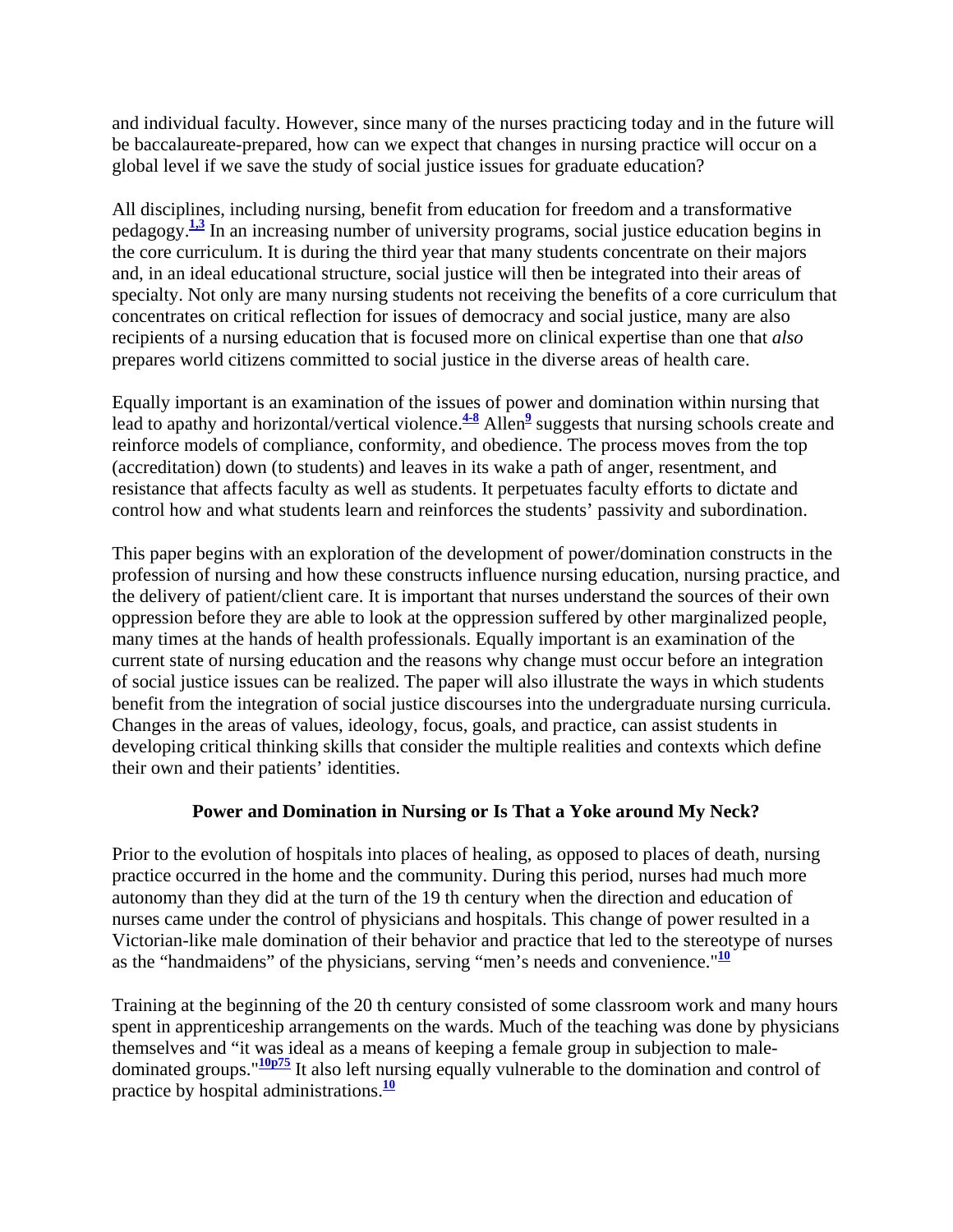Roberts**<sup>7</sup>** summarizes the characteristics of oppressed groups described by Freire**<sup>1</sup>** and illustrates how the attitudes and behaviors of nurses identify them as an oppressed group. Despite the myth of "autonomy" that exists in the profession today, in reality, nurses lack autonomy, authority, and control over their practice. Nurses have become so acculturated to the status quo that they do not even see themselves as being oppressed. Cleland states that "dominance is most complete when it is not even recognized."**7p30** Although unions provide some improvement in salary, benefits, and working conditions, nursing practice is still highly controlled by physicians and hospital administrations. The economic bottom-line seems to be the basis for many of the decisions made at the institutional level. It is a sad commentary that nurses comprise the largest group of employees and yet have relatively little, if any, voice in the decision-making process.

Marginality has been described as a state of successful assimilation<sup>2</sup> —an empty space in which the marginalized person is without a cultural identity. Marginalized people reject their native culture in an attempt to adopt the dominant culture, expecting that they will also receive the power and control experienced by this group. When this does not happen, and it never does, the marginalized person realizes that he or she does not fit in anywhere and is relegated to an existence in the 'borderlands' of their own group. This positionality is evident by the attempts nurses have made to model nursing theory, practice, and research after the "mechanistic model of medicine," assuming that "if they could only attain the characteristics of the powerful, or professional status, they too would be powerful."**7p26** Many times a little power *is* thrown their way but it is only a paternalistic attempt to pacify and thereby maintain the dominant norm.

Nurses often think of themselves as second-class citizens. This evidences the lack of self-esteem that is characteristic of many nurses, resulting from the fact that the qualities exhibited by nursing, such as caring, warmth, nurturance, and sensitivity, are devalued by a dominant medical culture that prizes intelligence, decisiveness, and lack of emotion.**7,11** Injured self-esteem leads to self-hatred and a dislike for other nurses, explaining the fragmentation nurses experience on a national level (i.e. lack of involvement in professional organizations and political action groups) and on a local level (i.e. divisiveness in hospital and community committees).

The divisiveness experienced in nursing causes nurses to lash out at each other because to do so with their oppressors, the real source of their anger, could have devastating consequences. This behavior is known as "horizontal violence" and has the unfortunate effect of providing "proof" to the dominant group that subordinate people *are* unable to be rational and to organize/govern themselves. The inability of nurses to unify on professional and political issues keeps them vulnerable to the dominant culture, again maintaining the status quo.<sup>1,6,8,9,11</sup>

## **If It Isn't Broke, Why Fix It?**

How do we determine if a particular nursing program is successful? There are many sources available for critiquing a school/college of nursing: accrediting organizations, alumni, present students, staff members in local hospitals, etc. The yardstick that is accepted as being the most reliable measure for the present and future success of a nursing education seems to be the percentage of students who passed the NCLEX-RN, a concept supported by Sayles, Shelton, & Powell,**<sup>12</sup>** in their paper on *Predictors of Success in Nursing Education*.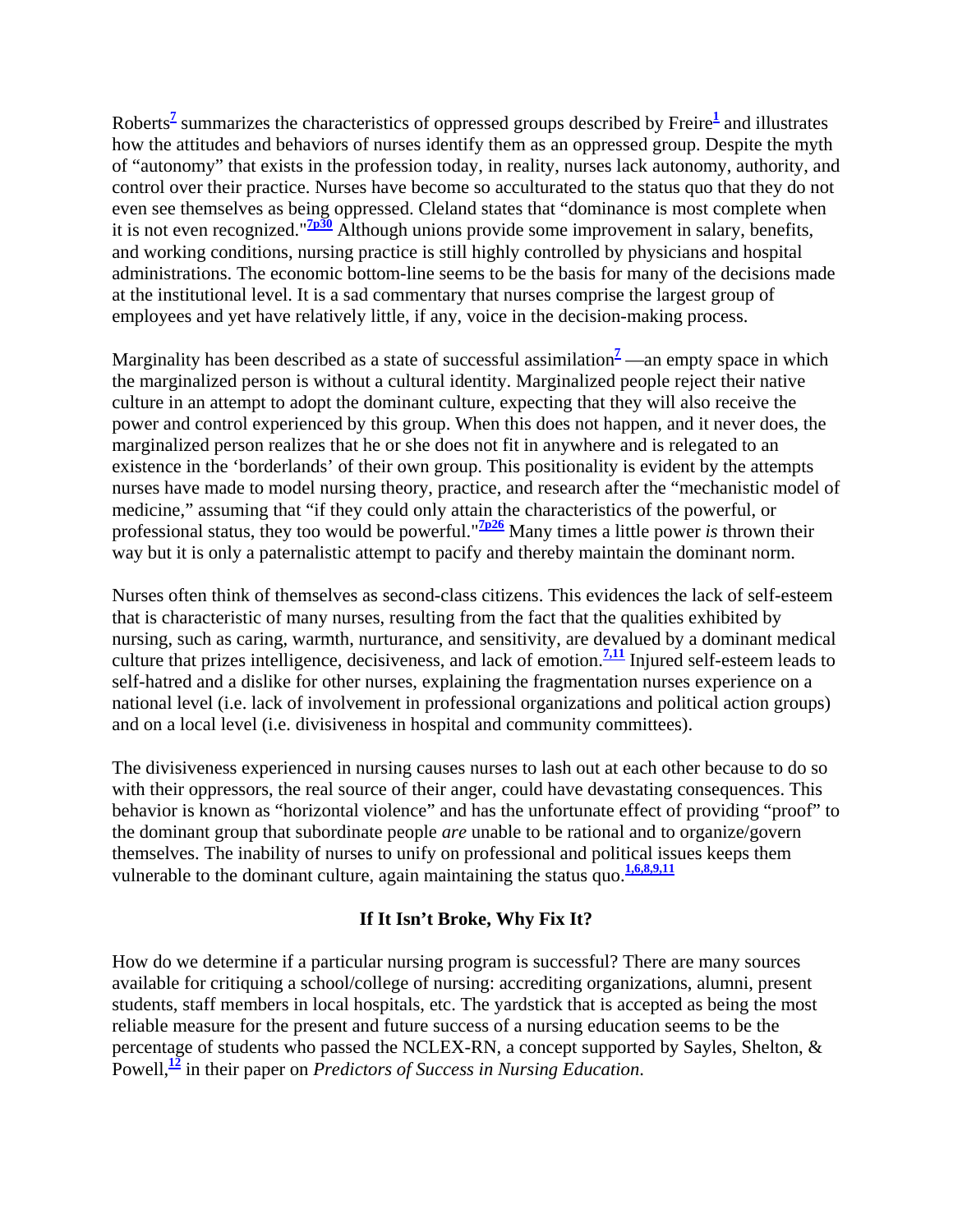Do high NCLEX-RN percentages and equally high GPAs mean that institutions are offering their students the best possible education? Do outstanding grades and scores automatically translate into empathetic, caring nurses who also demonstrate exceptional critical thinking skills while equally valorizing propositional and practical knowledge? Spence**<sup>13</sup>** has suggested that the persistent requirement for students to pass state examinations is actually a barrier to the progress of nursing education:

Legislation … requires that statutory bodies monitor standards of practice…. Yet the ability to memorize large amounts of very specific information gives no assurance that successful candidates will respond appropriately in the highly contextual situations of nursing practice. Much of what is important to nursing cannot be measured in this manner.<sup>13p190</sup>

Over the last two decades, there has been discussion regarding the need for a *paradigm shift* or *curriculum revolution* in nursing education. These discourses refer to "the widespread replacement of behaviorist, Tylerian nursing curricula with those oriented to emancipatory, caring—educative strategies."**14p125** Kuhn's**<sup>15</sup>** notion of paradigmatic thinking has influenced much of what has been written in recent nursing literature as scholars have applied his theory of scientific revolutions to issues of curriculum reform. Thorne, Kirkham, & Henderson<sup>14</sup> describe paradigmatic shifts as "extreme turns in direction in a manner that is philosophically incompatible with the dominant paradigm, and imply that a complete break from former educational process and content is required."**14p126,15**

This *curriculum revolution* is actually part of a larger movement within general education toward a more liberal pedagogical model influenced by humanist existentialism, phenomenology, and critical social theory.<sup>14</sup> Nursing seems to be shifting from the behaviorist model more slowly than other disciplines, presumably because of the nature of the information nurses must acquire to pass licensing examinations.**<sup>16</sup>** The behaviorist model of education has been compared to what Freire<sup>1</sup> describes as the "banking system" in which teachers deposit information into student receptacles. The hallmark of this model is the lecture, described as "one of the most patriarchal forms of education"**17p3**in existence.

In her discussion of critical scholarship, Thompson<sup>18</sup> describes the process of critical scholarship as resting on "reflection and insight," allowing one to see oneself in new ways. This reflection and insight also reveals the ways "in which the self has been formed (or deformed) through the influence of coercive power relations."**18p33** It is a goal of critical scholarship, and critical education, to make these power relations transparent, providing nurses with the ability to see through them, "for these relations lose power when they become transparent."**18p33**

An emancipatory paradigm promotes process-driven curricula rather than those that are contentdriven. The focus, however, has been described as both *student-centered***<sup>14</sup>** and *clientcentered***19,20** Varcoe**<sup>20</sup>** asserts that by making the client the focus of empowerment, one cannot help but address "the hegemonic influences of institutions" in health care settings, a concept which has not been discussed very often in nursing literature.<sup>13</sup> The hierarchical relationship between teacher and student can be broken down through the development of a *dialogic relationship* where student and teacher together study the object of learning.<sup>21</sup> This mutual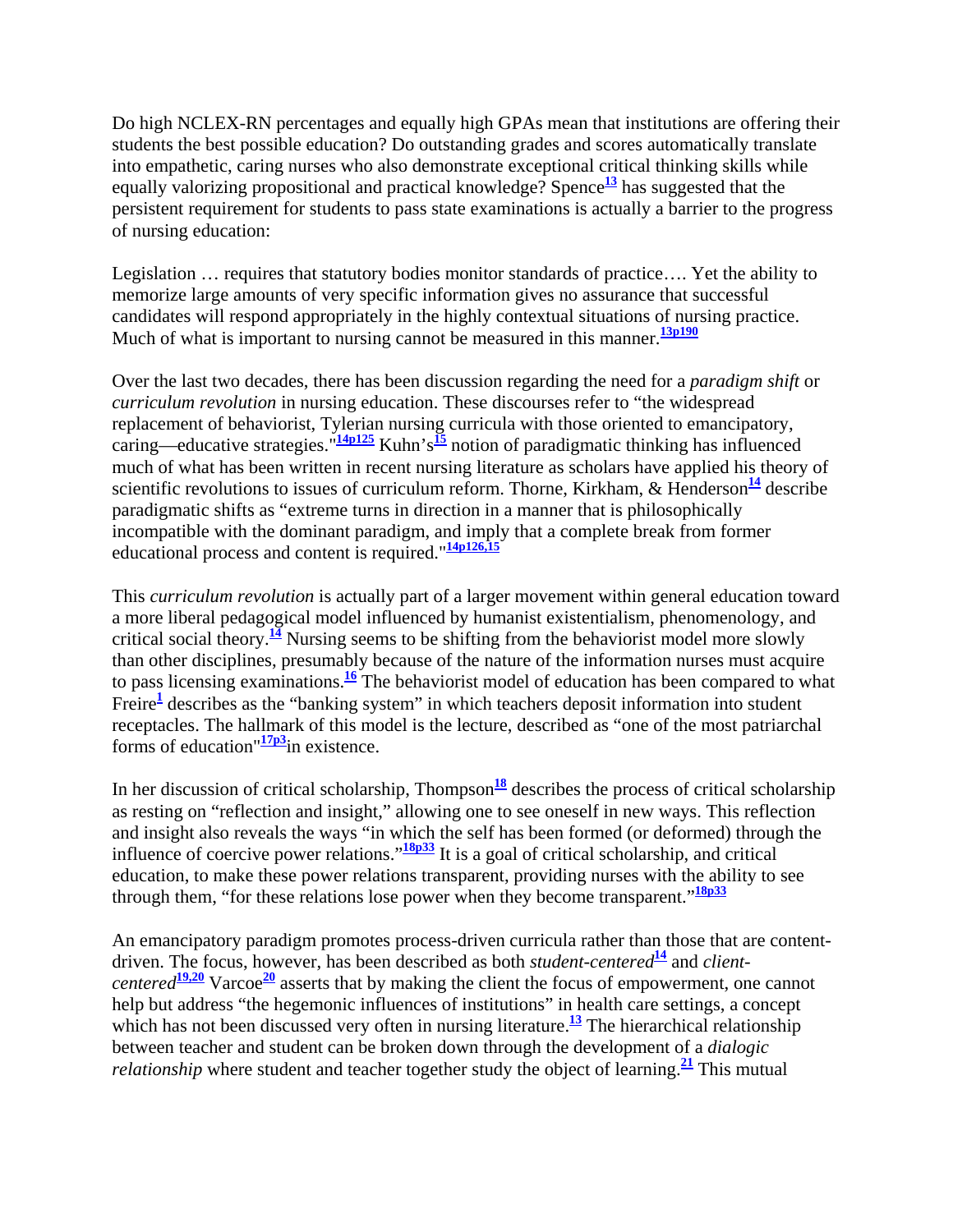learning process itself challenges the authority of the teacher and encourages the technique of 'drawing out' both prescribed information and received knowledge.**9,22**

The movement to curricula reform is complex, unsettling, challenging, exciting, and in some ways, intimidating. For professionals with a history of oppression, change can provoke fear and feelings of inadequacy. It is for this reason that faculty, clinicians, clients, students, and administrators need to work together for transformation—supporting, rather than opposing one another. Only then can a climate for the discussion of social justice issues be created and only then will the goals of fostering human worth and dignity and optimum health care be realized.

### Five Coins in the Fountain

The five discourses discussed in this section provide a framework for the integration of social justice concerns in undergraduate curricula. It is beyond the scope of this paper to provide more than a cursory treatment of each discourse, especially since volumes have been written on each one in the context of professional nursing and education.

### *1. Change in Values: Social Justice and Critical Theory in Higher Education*

The need for the academy to deal with issues of social justice is evident on both an internal level and an external level. On the internal level, the need to address social justice is illustrated in documented cases of sexism in the hiring, decision-making, representation, salary, teaching and promotion of faculty.**23-28** Additional evidence is found in examples of sexual harassment of students and faculty by other students and faculty members.**25,26,29** Also relevant are examples of racism inflicted upon faculty, as well as students.**30-41** Social justice is also challenged by harassment, safety, and job security issues resulting from homophobia directed toward students and faculty.**17,42,44** Another concern involves verbal and non-verbal behaviors affecting those with different mental and physical abilities from that which is considered to be the "norm."**45-48** And finally, questions of social justice are raised by stereotyping and/or encountering pressures to meet socioeconomic expectations endemic in academic culture.**17,36,49** These analyses also suggest that the external realities of social justice questions mirror the microcosm of what is faced within academic walls by those students and faculty not identified with the dominant culture.

Young<sup>50</sup> suggests that oppression is a central category of political discourse, however, many do not equate oppression with social injustice. In her essay on the *Five Faces of Oppression*, Young differentiates between the traditional use of the term "oppression" and a more contemporary usage—the former meaning "the exercise of tyranny by a ruling group" and the latter designating "the disadvantage and injustice some people suffer … because of the everyday practices of a well-intentioned liberal society."**50p36**

Critical pedagogy seeks to alter the discourses responsible for repressive and oppressive institutions by empowering the individual through the process of conscientization. Only when students understand and accept the responsibility they carry for either maintaining social institutions or causing them to change, can there be any hope for social transformation. Drevdahl, Kneipp, Canales, & Dorcy**<sup>51</sup>** provide a critical illustration: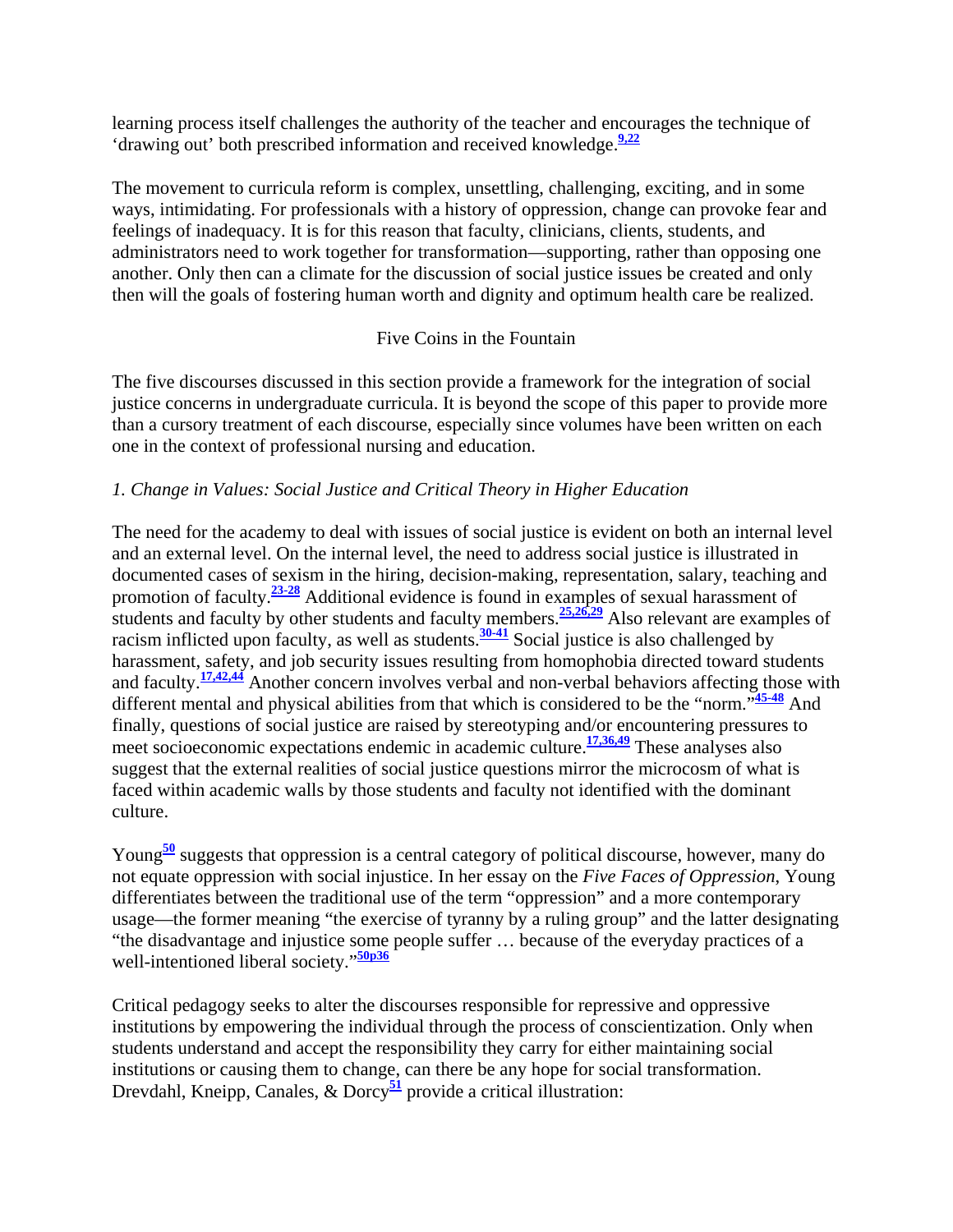What would happen if we treated people in poverty as if they were drowning? Addressing poverty with such immediacy requires that nurses, along with other health professions, first create a climate of unacceptability for socioeconomic differentials, including those in health. We must take risks if we want to expose and change how the economy, the state, and civil society with particular emphasis on the overpowering dominance of market philosophies and policies generate health inequalities…. Service is key—we must demonstrate our commitment to social justice through our actions. This will require nurses … to maintain an ecologic view of health, to take seriously the public health core function of policy development, and to develop political competency. Although we speak the words of social justice, it is how we act that demonstrates our philosophy.**51p26**

Similar sentiments are expressed by Kirkham & Anderson:**<sup>52</sup>**

We have come to realize that our nursing scholarship needs to look beyond individual experiences of health and illness to encompass the social foundations that determine health status to a large extent….Influenced by the realization of a society structured by discrimination and inequities, as well as legislated and public health policies that mandate equitable and accessible health care, nursing scholarship has begun to examine the role of the profession in fostering social justice.**52p2**

Taylor**<sup>53</sup>** agrees, "We must move beyond the comfort and safety net of "multiculturalism" and "cultural diversity" and simultaneously address broader issues such as racism, sexism, and classism, and how these operate, both within nursing and nurses, to deny access to optimal health for populations/women of color."**53p40** The case has been clearly presented that an understanding and commitment to social justice is required for nurses to be able to act, on the parts of their patients, to improve access to health care. Yet, it is equally clear that nurses are not receiving education for social justice in their nursing programs.**52,54**

## *2. Change in Ideology: Post-Colonialism, Post-structuralism, and Postmodern Feminism*

## *Post-colonialism*

Post-colonialism focuses on the effects and aftermath of colonization, a process whereby a powerful country (European or U.S.) conquers a less-powerful country and subjugates the people and resources of the land. This process has also been called *cultural imperialism* and was legitimized by the belief that Europeans were closer to God because of their appearance, education, and civility. Every other "race" was considered to be "less than" and with Europeans at the pinnacle of the hierarchy, it continued downward based on skin color and tone. It was believed that at some point science would support the superiority of the white race, even as the people of the 16 th and 17 th centuries believed religion had.**<sup>55</sup>** Even today, studies show that lighter-skinned persons of color experience less discrimination than darker-skinned people.**56-58** Postcolonialism is a multifaceted concept and is best understood when it is seen from an interdisciplinary point of view.**<sup>52</sup>**

The term *postcolonialism* originated with the writings of Frantz Fanon<sup>59-61</sup> and Aimé Césaire<sup>62</sup> around the middle of the 20 th century. Edward Said's<sup>63</sup> contemporary work, *Orientalism*,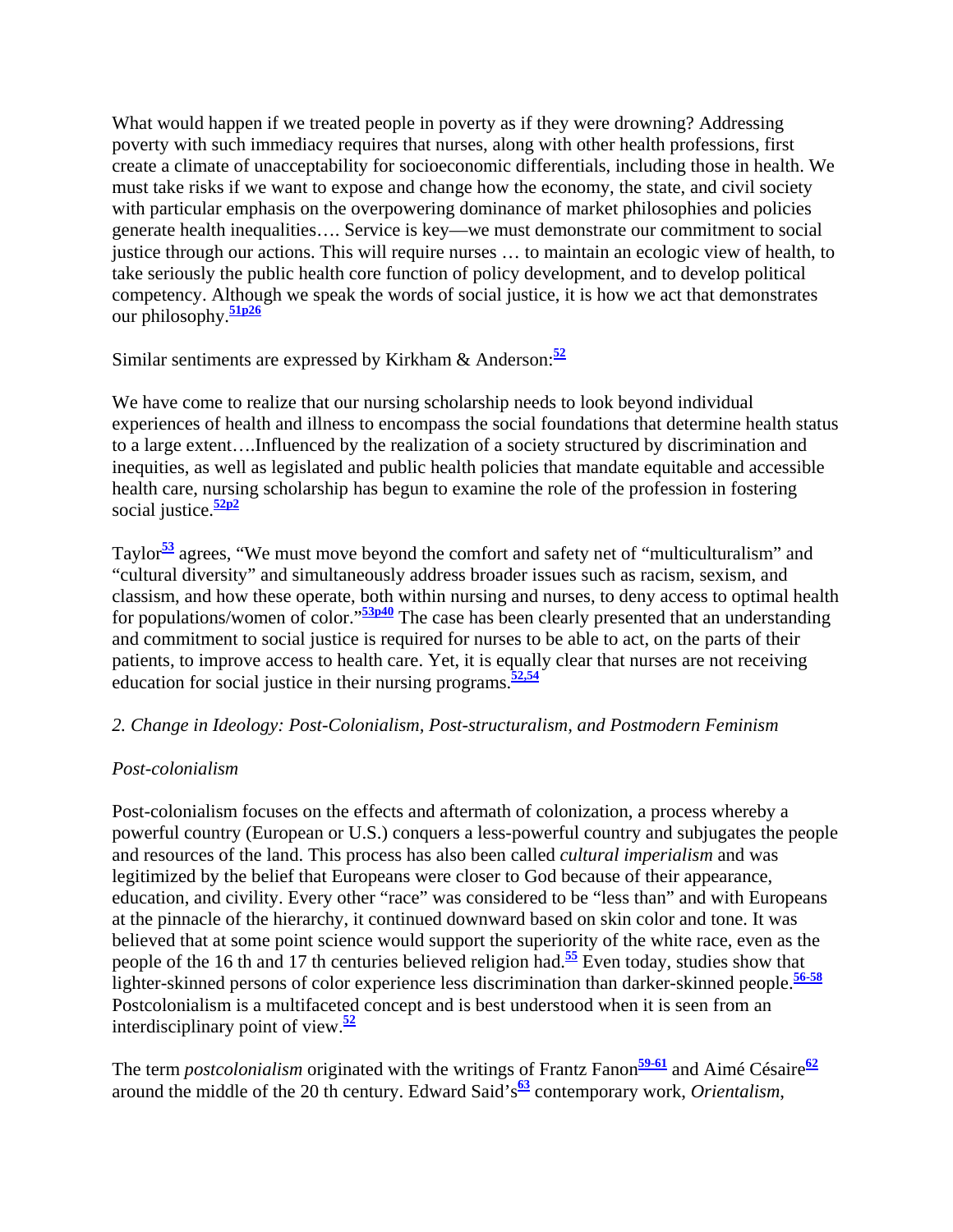initiated a new mode of academic inquiry and theory in the form of colonial discourse analysis. As a philosophy and as a theory, postcolonialism provides nurses with the ability to interrogate their own perspectives on racism, ethnocentricism, and white privilege, and to understand how the health disparities present today are a result of a *neocolonialism* that exists in the dominant culture of the 21 st century.

For example, Duran & Duran<sup>64</sup> describe the effects that colonialism has had on Native Americans forced to leave their families as young children to live in boarding schools until their educations were completed. The residential school program was developed by the U.S. military in the latter part of the 19 th century as a means of assimilating Indian children into the dominant culture.**<sup>65</sup>** Most schools were organized and run by religious communities. Conservative estimates place the sexual and physical abuse in these schools at 80%, though the testimony of the adults who survived them places it closer to 95%.<sup>66</sup> There was little in the way of teaching or health care in these schools and hundreds of children died from disease and injury. The off-land boarding schools were closed by 1930 but the reservation school system lasted until the 1990s, leaving a legacy of generations of abuse, poor education, loss of culture, dysfunctional families with unprecedented rates of domestic violence, substance abuse, and suicide, far greater than the national average, all leading to the most painful sacrifice—the loss of soul.**64-66** The horizontal violence described in the nursing scenario at the beginning of this paper, is the same construct at play in the lives of marginalized people who turn their anger inward on themselves and on their families, generation after generation. These are the people who will become the patients of our nursing students and it is important that they have a postcolonial framework in which to understand this construct and its responsibility for the underlying physical and psychological symptoms exhibited by their patients. Without such a framework, stereotypes can be fostered that will look past the patients reality and make it difficult, if not impossible, for real healing to occur.

Kirkham & Anderson**<sup>52</sup>** found that undergraduate programs were failing to educate nurses for social justice, as evidenced by the fact that these discourses had not yet found a home in our discipline, "Although postcolonial discourses are still infrequent within nursing, there is a growing call for the integration of postcolonial perspectives into our science as an alternative to the culturalist approaches that predominate nursing theory."**52p2** Anderson**<sup>67</sup>** explains why this is important for nursing education and scholarship:

I believe that a *postcolonial* feminist perspective promises a more inclusive nursing scholarship. It would give voice to racialized women who have been *silenced*, and provide the analytic lens to examine how politics and history have variously positioned us, shaped our lives, knowledges, opportunities, and choices. A postcolonial feminist perspective also has the analytic power to illuminate how 'cultural facts' are socially constructed and produced.**67p145**

#### *Post-structuralism*

The values of logical positivism are the values of the mechanistic medical model and are not congruent with the *varied* ways of knowing that comprise the values situated in the framework of nursing practice. This is not to say that there is not a place for logical positivism in nursing research, only that the empirical model is one way of knowing—and borrowed, at that. Doering<sup>68</sup>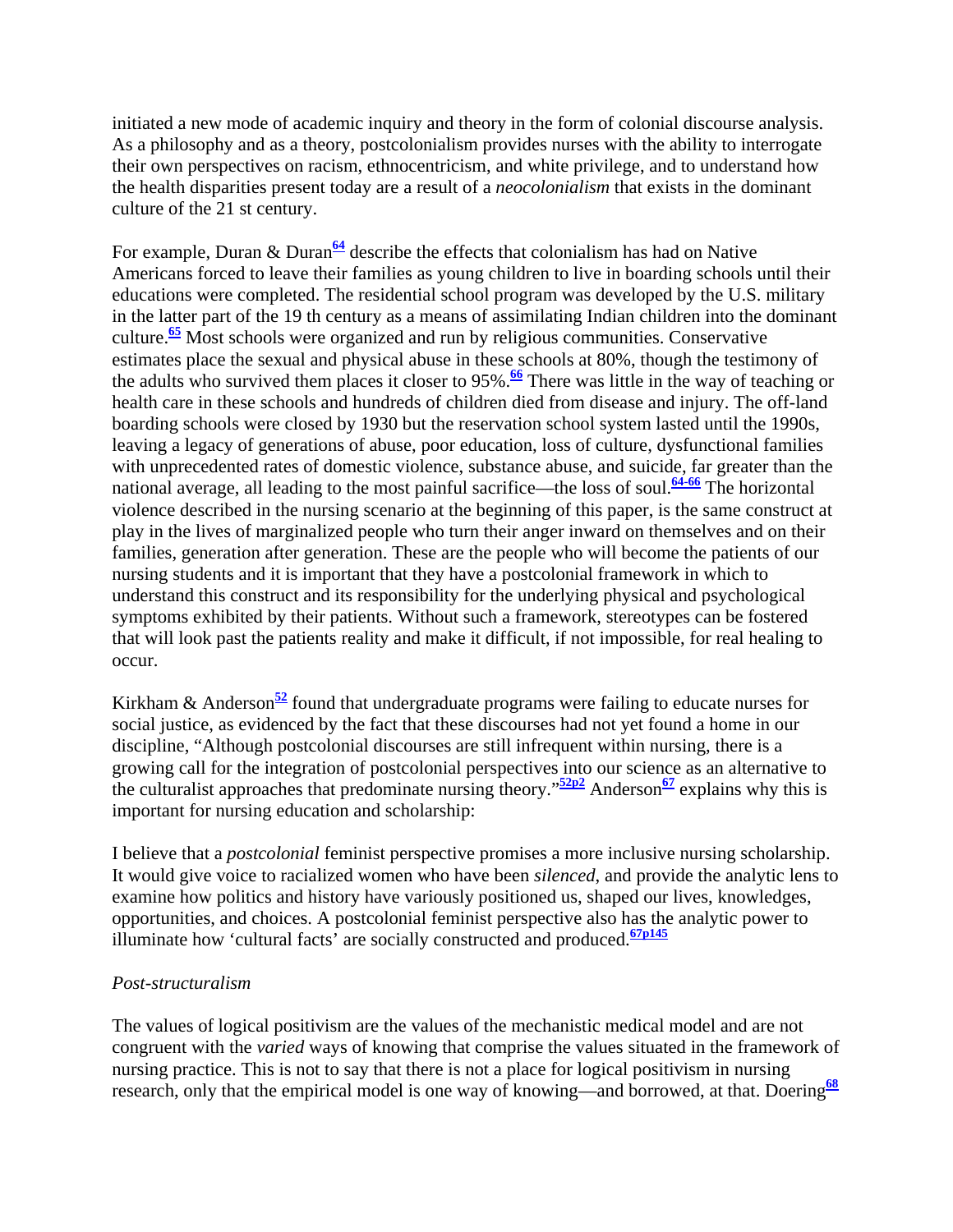explicates, "The feminist poststructuralist framework provides a theoretical means of unmasking the conflicts and contradictions between the experiences of nurses as women and as professionals and the socially institutionalized definitions of women's and nurses' nature and their social and professional roles."**68p32** Doering describes the importance of intuitive knowing which does not rely on the quantitative elements of medicine but on the "nonquantifiable elements in the nurse-patient relationship that are not based on environmental cues."<sup>68p31</sup> Equally as important is the contextual, phenomena-centered knowledge which "values and focuses on personal experience [assuming] an intimate link between the knower and the thing to be known."**68p31** This subjective and personal knowing is in contrast to the empiricist need to objectify, control, and manipulate. Nursing knowledge is concerned with the concept of caring, a function which is experiential, and only measurable in its outcome.

#### *Postmodernism*

As opposed to post-structuralism, *postmodern* thought developed throughout a range of disciplines during and since World War II. Postmodernism had its beginnings in art and architecture but its influence has spread over the years to virtually all fields of culture and study.**<sup>69</sup>** Similar to post-structuralism, postmodern thought has been influenced by the French theorists, most notably Foucault and Derrida. Its premise is that the Cartesian dualisms on which Western society is constructed, are not appropriate for understanding the multiple realities present in the world today.

Nursing must accept and work within the discourse of postmodernism just as other disciplines are learning to do, otherwise it will not be possible to provide competent care to patients whose realities and experiences differ from those of the dominant culture. If a postmodern perspective is not part of the theoretical framework and design of nursing research, the research will be limited in scope and not reflective of the global diversity within and beyond U.S. borders. Watson<sup>70</sup> appropriates a quote from Edward Said<sup>71p225</sup> that emphasizes the importance of postmodernism to nursing, "Is it possible for [nursing science] to be different, that is to forget itself and to become something else—or must it remain a partner in domination and hegemony?"**70pp62-63** Change will occur only as nursing education instills within its students the theory, skill, and reclamation of power necessary to foster a climate of creativity, innovation, and transformation.

#### *3. Change in Focus: Identity Politics*

The second half of the twentieth century has seen the emergence of a number of large-scale political movements that were the result of groups of people reacting to the injustices done to their particular communities (e.g. racial/ethnic, gays/lesbian/bisexual/ transgender, women, etc.). These injustices came through many different means and at the hands of the dominant social class in the form of cultural imperialism. Identity politics starts with the analysis of the oppression, moving to a rejection of the dominant culture's assessment of the group's inferiority, and resting in the reclamation and redescription of one's own sense of value and worth. Vandenberg<sup> $\frac{72}{2}$ </sup> explains, "One has to 'position' oneself, or acknowledge the 'position' from which one speaks, for one supposedly is always a gendered, racial, classed, ethnic subject, never an abstract subject capable of universalizing thought.<sup>"72p365</sup> Thompson<sup>73</sup> expands upon this concept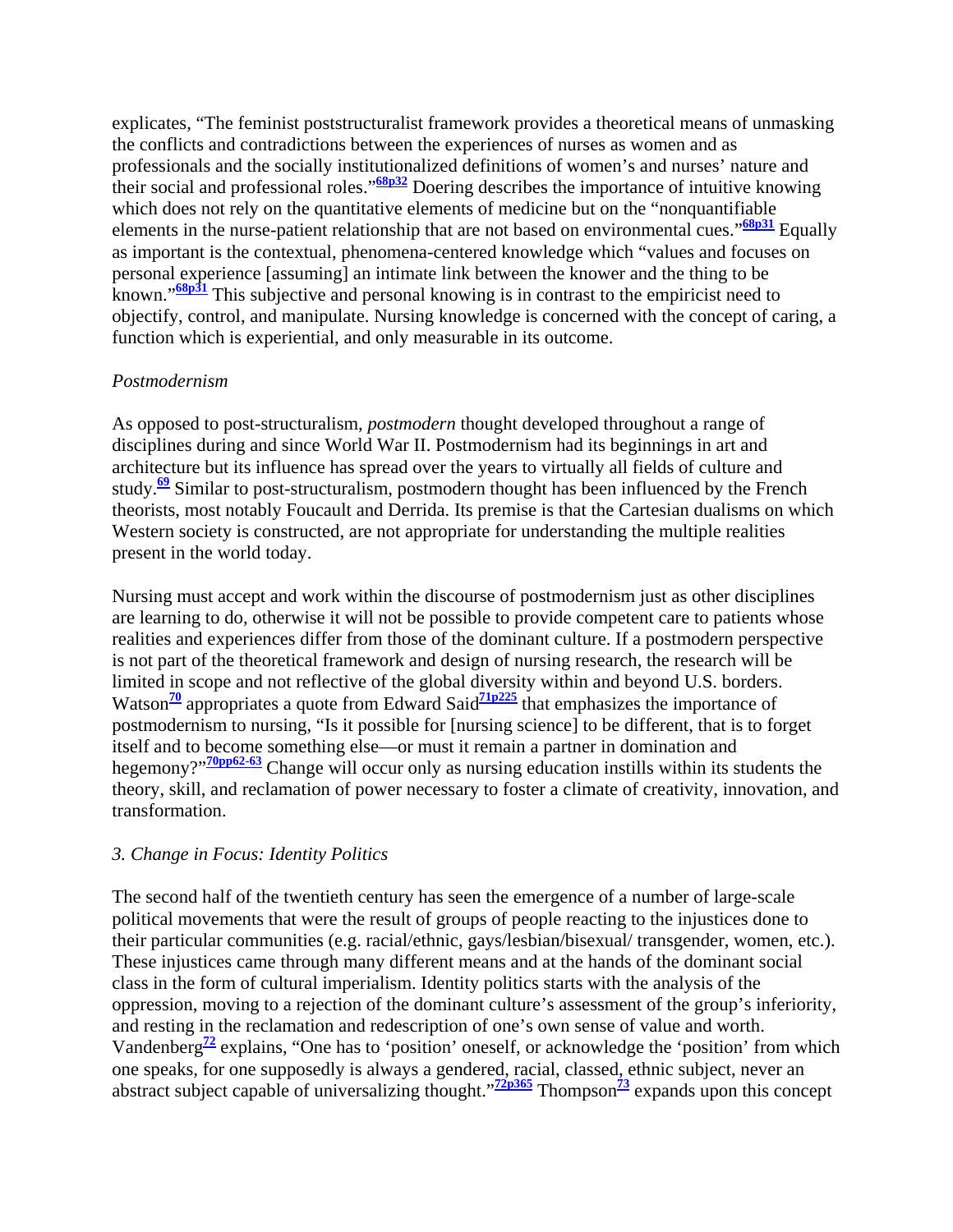when she suggests that "identity is not static, but fluid and changing ... not unitary, but fractured and split by the different positions one occupies, by the different members of the group, by the parts of oneself that are repressed, or by the members of the group who are silenced."<sup>73p26</sup>

The intersection of identity politics and various forms of multiculturalism is an important area of investigation for nurse educators. A critique of identity politics suggests that "celebrating" identities of difference may have stereotypical effects and may lead to distorted impressions of power and identity. Pedersen<sup> $\frac{74}{4}$ </sup> for example, describes the phenomenon of "false cultural" awareness" in which students perceive themselves to have adequate skills when, in actuality, they lack an understanding of multicultural experiences. This may occur when students rely on cultural stereotypes with which they have become comfortable as substitutes for the actual experiences, finding out after the fact that not all persons in any particular culture are the same. Eliason**<sup>75</sup>** in her study of undergraduate nursing students' comfort with culturally diverse groups discovered that lack of knowledge, skill, and exposure to different groups of people was the primary factor that elicited discomfort among students around issues of race/ethnicity and patient care. Results also maintained that the more exposure students received to different lifeways, the more culturally sensitive they became.

### *4. Change in Goals: Praxis*

The study of social justice discourses yields many opportunities for student reflection—on themselves, their families, their community, the nation, and the world. The study of praxis provides students with a context for transformative action. As with many of the social justice discourses, *praxis* is difficult to define. Given the ways in which praxis has developed and adapted through various disciplines over the years, it is easy to understand how the term could be described as dynamic in both its evolution and its meaning.**<sup>76</sup>**

Nursing has an interesting history with the concept of praxis. Some scholars understand this discourse from the perspective of bridging the theory-practice gap.<sup> $77$ </sup> Bevis<sup>78</sup> explicates: "In a clinical field, such as nursing, the praxis of caring occurs; theory and practice live together, each informing the other."<sup>78p56</sup> Given the fractured relationship that theory and practice have had in the history of nursing, this statement is particularly poignant. Other scholars view praxis from a critical theory perspective in which the bridging of theory and practice motivates the professional to *reflect* on the hegemonic power structures in play and to *act* in ways that will change those structures, thereby empowering the profession of nursing and improving access and quality of health care to clients.**20,79-81**

Action must be informed by critical reflection if it is to be considered emancipatory. The action may involve risk-taking when an individual chooses to challenge the status quo. Ford & Profetto-McGrath<sup>79</sup> explain that there are two essential features of action in the critical thinking model improvement and involvement: "Improvement is a consequence of taking the appropriate action in a specific context and involvement is a manifestation of a commitment to action"**79p343** based on critical reflection. Both elements are significant in the context of a profession that is seeking emancipation from powerful structures of oppression and from a group of professionals moving towards resistance.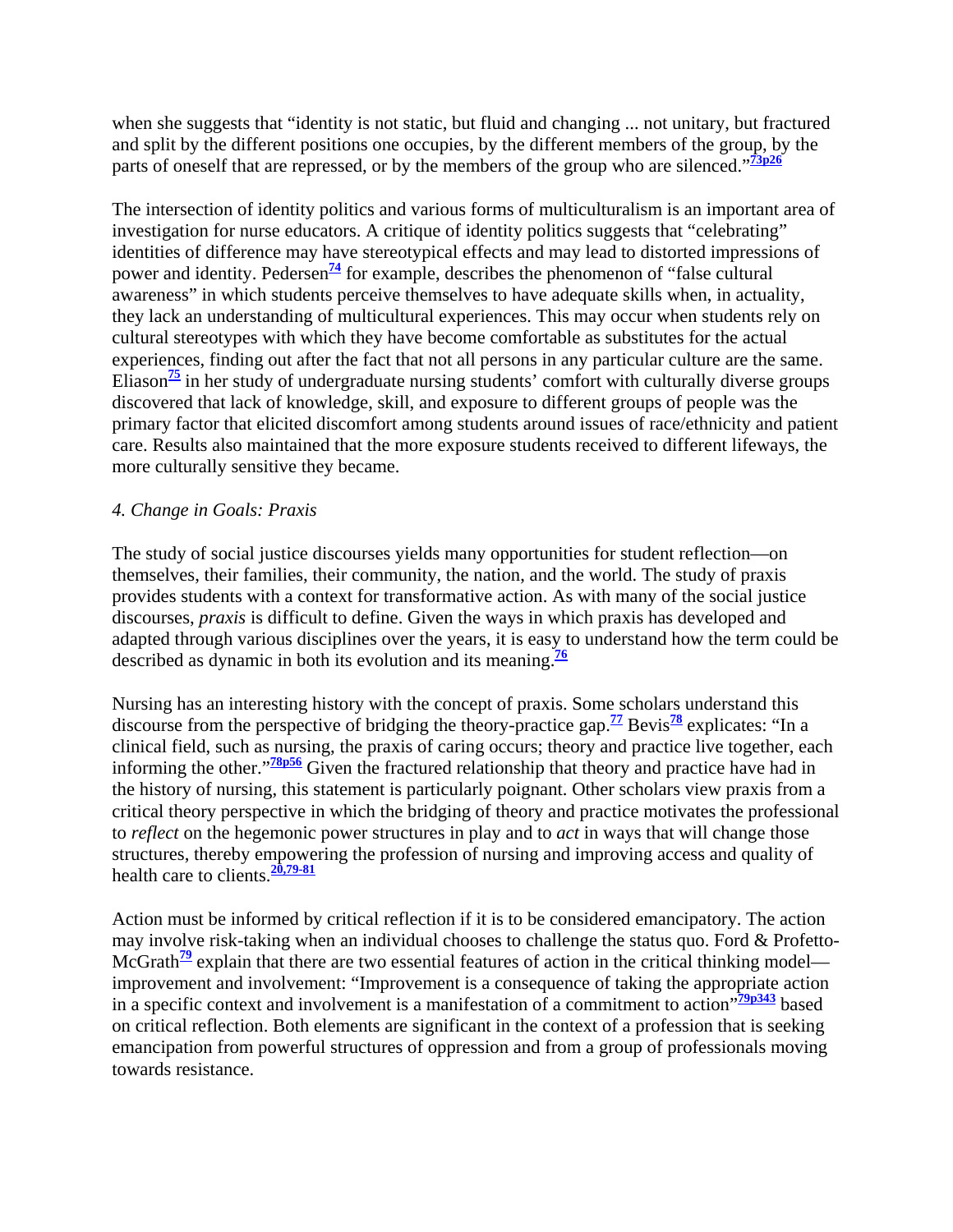In her essay on *Leadership for Social Justice and Equity*, Brown**<sup>82</sup>** expresses concern that schools are not developing leaders who will commit to issues of social justice and transformation, stating that there is a need for "professors to retool their teaching and courses to address issues of power and privilege—to weave social justice into the fabric of educational leadership curriculum, pedagogy, programs, and policies."**82p78** There is concern among scholars as to the feasibility of attempting to teach the concept of praxis to undergraduate students.**77,79,82-85** However, Brown**<sup>82</sup>** counters these concerns by stating:

Because contemporary researchers (Argyris, 1990; Banks, 1994; Senge, Kleiner, Roberts, Ross, & Smith, 1994; Wheatley, 1992) have found that effective leaders take responsibility for their learning, share a vision for what can be, assess their own assumptions and beliefs, and understand the structural and organic nature of schools, preparation programs need to carefully craft authentic experiences aimed at developing such skills. Students need time to think, reflect, assess, decide, and possibly change.**<sup>78</sup>**

It is beyond the scope of this thesis to discuss the many ways in which Brown's model may be appropriated. Praxis is a dynamic process that incorporates both inductive and deductive reasoning, involving reflective dialogue, coupled with transformative and emancipatory action, as a tool for dismantling the oppressive structures within our society. Many baccalaureate graduates will never attend graduate school. If they do not develop a meaningful praxis in college, where and when will this occur?

## *5. Change in Practice: Multiculturalism*

During the last decade, much has been written on the subjects of transcultural nursing, racism in nursing, heterosexism, the politics of difference, how we should and should not do nursing research, etc. All are facets of the multicultural debates; all are contested discourses in and of themselves. And why not? The definition of multiculturalism is as varied and contested as the discourses surrounding it. Kincheloe & Steinberg discuss five type of multiculturalism currently popular in the U.S., not all of which fit into a social justice context:**<sup>86</sup>**

- 1. *Conservative Multiculturalism*: monoculturalism; individuals blame minorities for their own problems; never occurs to them that they are in any way responsible for the hegemonic imbalance of power that makes it impossible for many minority populations to rise above the dominant forces that "keep them in their place."
- 2. *Liberal Multiculturalisms*: basic goal is the attainment of a world where there is only one race, that being the human race; they work with a color-blind notion of perfect harmony in which all people share more commonalities than differences (Kincheloe, 1997; Wallace, 1993) [It just so happens that the commonalities that are shared happen to be white, Western culture].
- 3. *Pluralist Multiculturalism*: appears when students learn about the customs, practices, religions, values, and belief-systems of various cultures; emphasis is on 'multicultural literacy,' especially as it relates to a "truly democratic citizenship;" fails to interrogate the issues of whiteness, structures of power, and the Eurocentric norm.
- 4. *Left-Liberal Multiculturalism*: also known as *left-essentialist multiculturalism*; predicated on the belief that identity is comprised of a set of unchanging properties (essences), and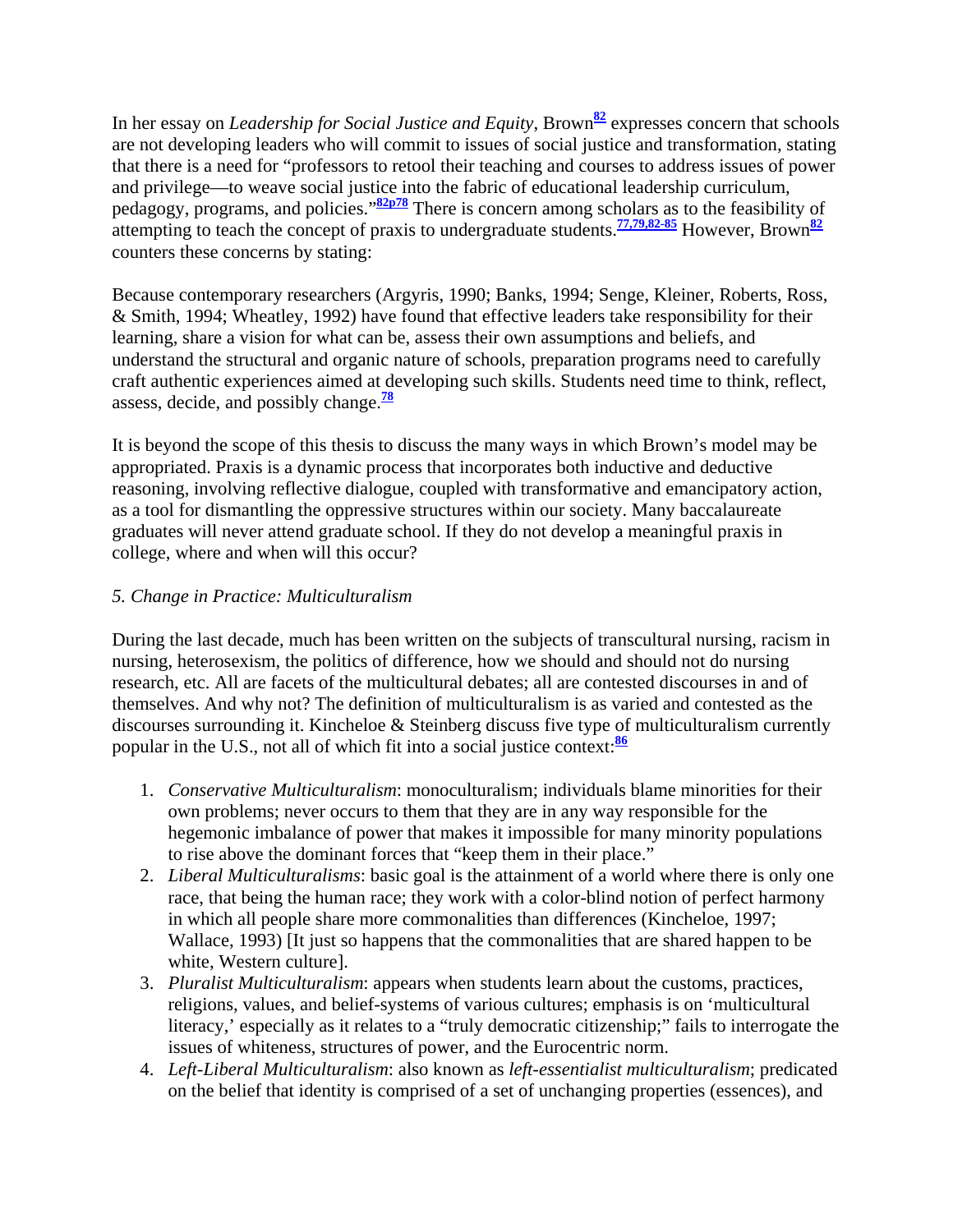ignores the historical and cultural "situatedness" of difference as well as its relation to the location and appropriation of power (Kincheloe & Steinberg, 1997).

5. *Critical Multiculturalism*: differentiates itself from other forms of multiculturalism by its emphasis on critique, reflection (including self-reflection), and transformative action (Kincheloe & Steinberg, 1997).

If nursing students understand the dominant texts that lie beneath the surface of the various forms of multiculturalism, they acquire the ability to reflect on their own understanding of these issues. Traditional students are forming adult understandings of their own identities as they move through four years of college and they must determine what they believe and how they will respond, not only for themselves but for the profession, their communities, and on behalf of the patients for whom they will be caring.

It is an expected paradox of modern macrocosm/microcosm that the institutions which have always been symbols of liberal and democratic educational opportunities find themselves, in many ways, providing just the opposite. The discourses discussed in this paper are complex issues that require students to think critically about many of the policies and programs embedded in a western society that values capitalism over justice and socioeconomic equality.

It is necessary for students to receive an education that assists them in identifying ways in which social injustice affects a global, multicultural population and how their own actions may implicate them in the perpetration of many of these injustices, whether or not their actions are intentional. A critical pedagogy not only gives students the tools needed to perform a postmodern critique of these issues, but it also assists students in understanding social practices that determine what and how they think about issues of social justice and oppression.

#### **References**

- 1. Freire, P. (2000). *Pedagogy of the oppressed* (M.B. Ramos, Trans.). New York: Continuum International. (Original work published in 1970).
- 2. Freire, P. (1973). *Education for critical consciousness* . New York: Seabury Press.
- 3. hooks, b. (1994). *Teaching to transgress.* New York: Routledge.
- 4. Fudge, L. (2006). Why, when we are deemed to be carers, are we so mean to our colleagues? Horizontal and vertical violence in the workplace. *Canadian Operating Room Nursing Journal, 24,* 13-16.
- 5. Hedin, B.A. (1986). A case study of oppressed group behavior in nurses. *IMAGE: Journal of Nursing Scholarship, 18,* 53-57.
- 6. Longo J. & Sherman R.O. (2007). Leveling horizontal violence . *Nursing Management. 38,*34-7, 50-1.
- 7. Roberts, S.J. (1983). Oppressed group behavior: Implications for nursing. *Advances in Nursing Science, 5,* 21-30.
- 8. Skillings, L.N. (1992). Perceptions and feelings of nurses about horizontal violence as an expression of oppressed group behavior. In J. Thompson, D.G. Allen & L. Rodrigues-Fisher (Eds.), *Critique, resistance, and action: Working papers in the politics of nursing*  (pp. 167-185); NLN Publication No. 14-2504. New York: NLN Press.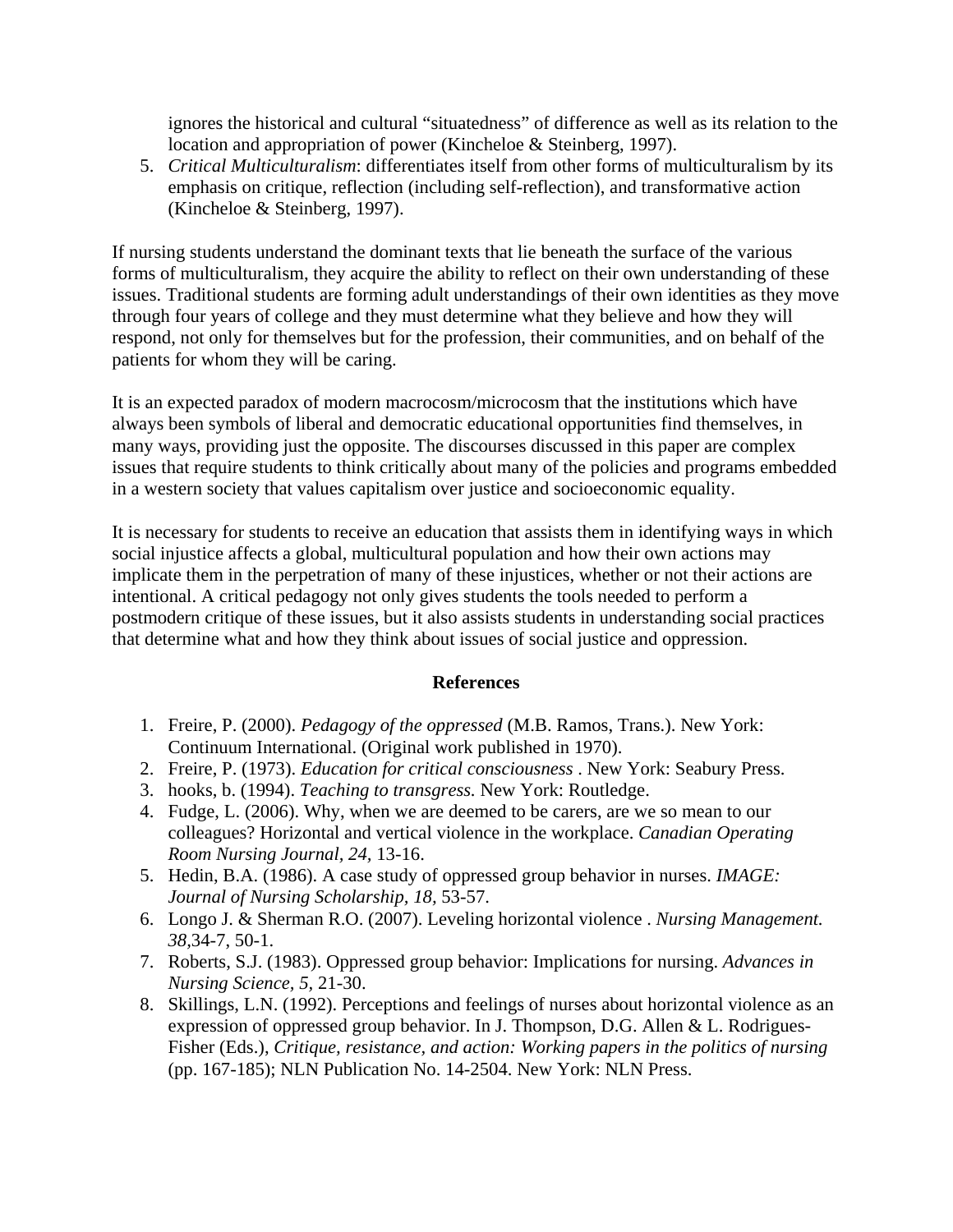- 9. Allen, D.G. (1990b). The curriculum revolution: Radical re-visioning of nursing education. *Journal of Nursing Education, 29,* 312-316.
- 10. Ashley, J. (1976). *Hospitals, paternalism, and the role of the nurse*. New York: Teachers College Press.
- 11. Fletcher, K. (2006).Beyond dualism: leading out of oppression. *Nursing Forum ,41,* 50- 59.
- 12. Sayles, S., Shelton, D., & Powell, H. (2003). Predictors of success in nursing education. *ABNF Journal, 14,* 116-20.
- 13. Spence, D.G. (1994). The curriculum revolution : Can educational reform take place without a revolution in practice? *Journal of Advanced Nursing, 19,* 187-93.
- 14. Thorne, S.E., Kirkham, S. R., & Henderson, A. (1999). Ideological implications ofparadigm discourse*. Nursing Inquiry, 6,* 123-131.
- 15. Kuhn, T.S. (1962). *The structure of scientific revolutions* (3 rd ed.). Chicago: University of Chicago Press.
- 16. Allen, D.G. (1990a). Critical social theory and nursing education. In National League for Nursing, *Curriculum revolution: Redefining the student-teacher relationship* (pp. 67-86); NLN Publication No. 15-2351.New York: NLN.
- 17. Maher, FA & Tetreault, MKT. (2001). *The feminist classroom: Dynamics of gender, race,and privilege.* New York: HarperCollins. (Original work published in 1994).
- 18. Thompson, J.L. (1987). Critical scholarship: The critique of domination in nursing. *Advances in Nursing Science, 10,* 27-38.
- 19. Giarratano, G., Bustamante–Forest, R., & Pollock, C. (1999). New pedagogy for maternity nursing. *JOGNN, 28,* 127-134.
- 20. Varcoe, C. (2000). The revolution never ends: Challenges of praxis for nursing education. In S.E. Thorne & V.E. Hayes, *Nursing praxis: Knowledge and action* (pp.180-200). Thousand Oaks, CA: Sage.
- 21. Freire, P. & Shor, I. (1987). *A pedagogy for liberation*. New York: Macmillan.
- 22. Clare, J. (1993). A challenge to the rhetoric of emancipation: recreating a professional culture. *Journal of Advanced Nursing, 18,* 1033-1038.
- 23. Foley, B. (1992). Subversion and oppositionality in the academy. In M-R. Kecht (Ed.), *Pedagogy is politics: Literary theory and critical teaching* (pp. 70-89). Chicago: University of Illinois Press.
- 24. Kivel, P. (2004). The culture of power. In F.W. Hale, Jr. (Ed.), *What makes racial diversity work in higher education: Academic leaders present successful policies and strategies* (pp. 24-31). Sterling, VA: Stylus.
- 25. Luke, C. & Gore, J. (1992). Women in the academy: Strategy, struggle, survival. In C. Carmen & J. Gore (Eds.), *Feminisms and critical pedagogy* (pp. 192-210)*.* New York: Routledge.
- 26. Pollis v. The New School, No. 96-9361 (2 nd Cir. December 22, 1997). Retrieved 12/09/2003 http://csmail.law.pace.edu/lawlib/legal/us-legal/judiciary/secondcircuit/test3/96-9361.opn...
- 27. Søndergaard, D.M. (2001). Consensual and disensual university cultures: Gender and power in academia. *NORA: Nordic Journal of Women's Studies, 9,* 143-153.
- 28. Tilah, M. (1996). The medical model to the management model: Power issues for nursing. *Nursing praxis in New Zealand, 11,* 16-22.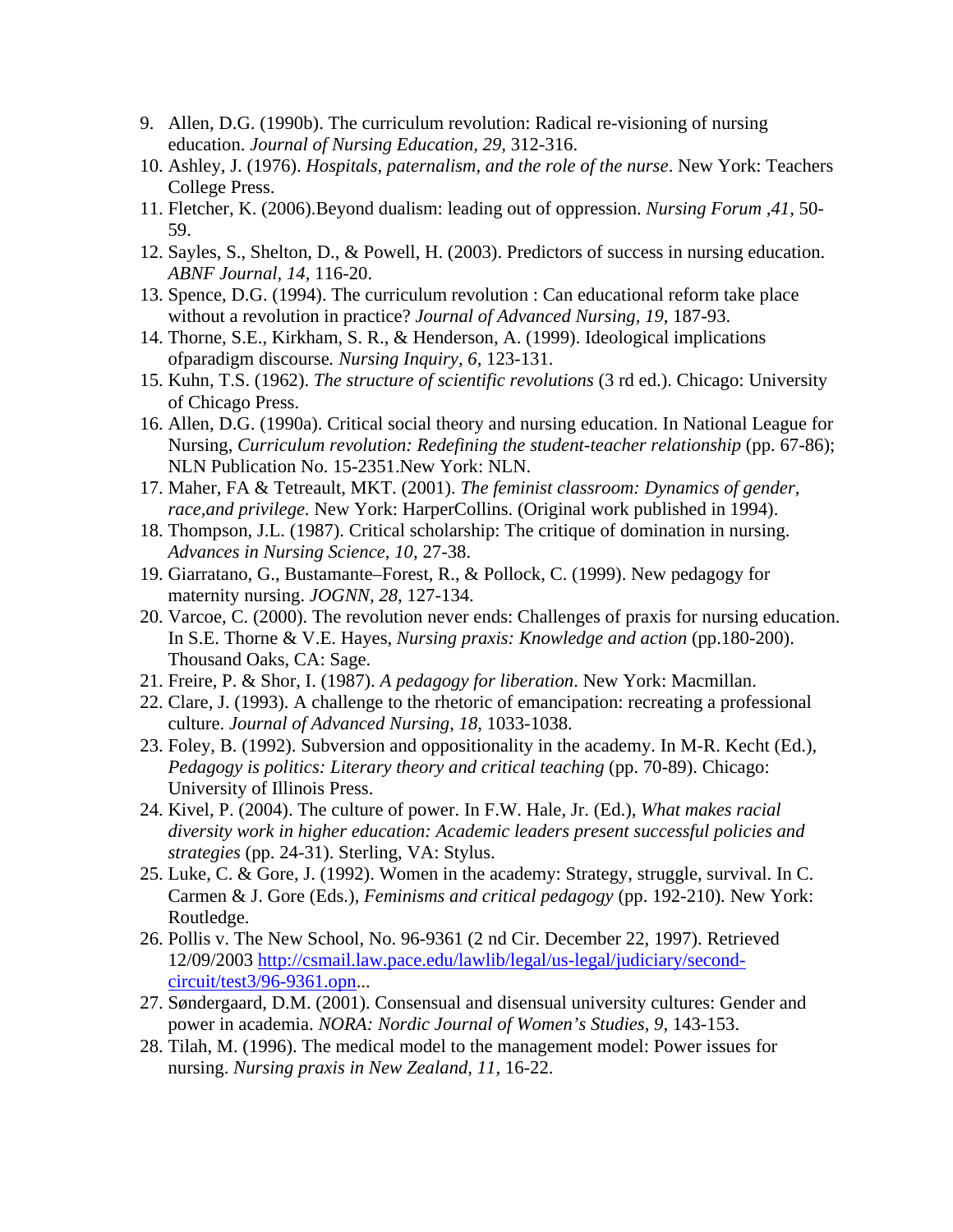- 29. Lewis, M. (1992). Interrupting patriarchy: Politics, resistance and transformation in the feminist classroom. In C. Carmen & J. Gore (Eds.), *Feminisms and critical pedagogy* (pp.167-191)*.* New York: Routledge.
- 30. Birdine, S. (1999, February 4). Diversity director settles suit with Indiana University, resigns. *Black Issues in Higher Education*. Retrieved March 25, 2004 from http://www.findarticles.com/cf\_dls/m0DXK/25\_15/77447803/pl/article...
- 31. Collins, P.H. (2000). *Black feminist thought: Knowledge, consciousness, and the politics of empowerment*. New York: Routledge.
- 32. Gallagher, C.A. (1995). White reconstruction in the university. *Socialist Review, 94,* 165- 187.
- 33. Garza, S.J. (2000). "As if bereav'd of light": Decoding whiteness in my academia. In N.M. Rodriguez & L.E. Villaverde (Eds.), *Dismantling white privilege: Pedagogy, politics, and whiteness* (pp. 59-74). New York: Peter Lang.
- 34. hooks, b. (1989). *Talking back: Thinking feminist, thinking black*. Boston: South End Press.
- 35. hooks, b. (1990). *Yearning: Race, gender, and cultural politics*. Boston: South End Press.
- 36. hooks, b. (1994). *Teaching to transgress.* New York: Routledge.
- 37. Pérez, L.E. (1993). Opposition and the education of chicana/os. In C. McCarthy & W. Crichlow (Eds.). *Race, identity, and representation in education* (pp. 268-279). New York: Routledge.
- 38. Rezai-Rashti, G. (1995). Connecting racism and sexism: The dilemma of working with minority female students. In R. Ng, P. Staton, & J. Scane (Eds.), *Anti-racism, feminism, and critical approaches to education* (pp. 87-97). Westport, CT: Bergin & Garvey.
- 39. Srivastava, A. (1997). Anti-racism inside and outside the classroom. In L.G. Roman & L. Eyre (Eds.), *Dangerous territories: Struggles for difference and equality in education* (pp.113-126). New York: Routledge.
- 40. Stanley, C.A. (2006). Coloring the academic landscape: Faculty of color breaking the silence in predominantly White colleges and universities. *American Educational Research Journal, 43,* 701-736.
- 41. Thompson-Miller, R. & Feagin, J.R. (2007). Continuing I njuries of racism: Counseling in racist context. *Counseling Psychologist, 35,* 106-115.
- 42. Blumenfeld, W.J. (2000). How homophobia hurts everyone. In M. Adams, W.J. Blumenfeld, R. Castañeda, H.W. Hackman, M.L. Peters, & X. Zúñiga (Eds.), *Readings for diversity and social justice* (pp. 267-275). New York: Routledge.
- 43. Cramer, E.P. (2002). *Addressing homophobia and heterosexism on college campuses.* Binghamton, NY: Harrington Park Press.
- 44. Rensenbrink, C.W. (1996). What difference does it make? The story of a lesbian teacher. *Harvard Educational Review, 66,* 257-270. Retrieved December 7, 2002 from http://www.edreview.org/harvard96/1996/su96/s96rensn.htm
- 45. Bryan, W.V. (2000). The disability rights movement. In M. Adams, W.J. Blumenfeld, R. Castañeda, H.W. Hackman, M.L. Peters, & X. Zúñiga (Eds.), *Readings for diversity and social justice* (pp. 324-329). New York: Routledge.
- 46. Hehir, T. (2002). Eliminating ableism in education. *Harvard Educational Review, 72,* 1- 32. Retrieved March 25, 2004 from http://gseweb.harvard.edu/~hepg/hehir.htm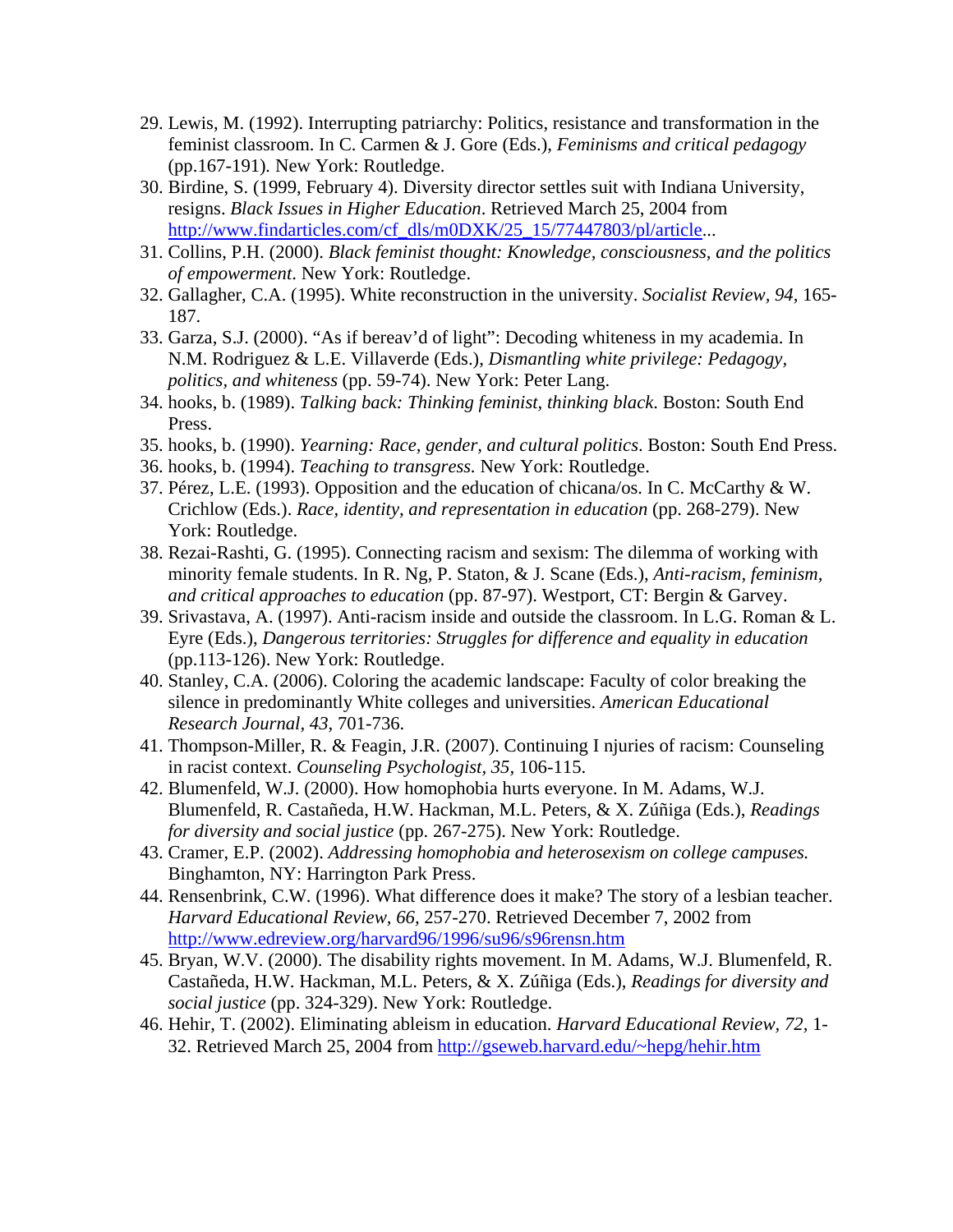- 47. Shapiro, H.S. & Purpel, D.E. (Eds.). (1998). *Critical social issues in American education: Transformation in a postmodern world* (2 nd ed.). Mahwah, NJ: Lawrence Erlbaum Associates.
- 48. Singh, D.K. (2003). Students with disabilities and higher education. *College StudentsJournal, 37,* 367-378.
- 49. Langston, D. (2000). Tired of playing Monopoly? In M. Adams, W.J. Blumenfeld, R. Castañeda, H.W. Hackman, M.L. Peters, & X. Zúñiga (Eds.), *Readings for diversity and social justice* (pp. 397-402). New York: Routledge.
- 50. Young, I.M. (2000). Five faces of oppression. In M. Adams, W.J. Blumenfeld, R. Castañeda, H.W. Hackman, M.L. Peters, & X. Zúñiga (Eds.), *Readings for diversity and social justice* (pp. 35-49). New York: Routledge.
- 51. Drevdahl, D., Kneipp, S.M., Canales, M.K., & Dorcy, K.S. (2001). Reinvesting in social justice: A capital idea for public health nursing? *Advances in Nursing Science, 24,* 19-31.
- 52. Kirkham, S.R. & Anderson, J.M. (2002). Postcolonial nursing scholarship: From epistemology to method. *Advances in Nursing Science, 25,* 1-17.
- 53. Taylor, J.Y. (1999). Colonizing images and diagnostic labels: Oppressive mechanisms for African American women's health. *Advances in Nursing Science, 21,* 32-45.
- 54. Duffy, M.E. (2001). A critique of cultural education in nursing. *Journal of Advanced Nursing, 36,* 487-495.
- 55. Graves, J.L. Jr. (2002). *The emperor's new clothes: Biological theories of race at the millennium*. NJ: Rutgers University Press.
- 56. Goldsmith, A.H., Hamilton, D., Darity, W. Jr. (2006). Shades of discrimination: Skin tone and wages. *American Economic Review, 96,* 242-245.
- 57. Hersch, J. (2006). Skin-tine effects among African Americans: Perceptions and reality. *Amercian Economic Review, 96,* 251-256.
- 58. Mason, P.L. (2004). Annual income, hourly wages, and identity among Mexican-Americans and other Latinos. *Industrial Relations, 43,* 817-835.
- 59. Fanon, F. (1965). *Studies in a dying colonialism* (H. Chevalier, Trans.). New York: Monthly Review Press. (Original work published in 1961, *An V, de la Révolution algérienne*).
- 60. Fanon, F. (1967). *Black skin, white masks* (C.L. Markmann, Trans.). New York: Grove Press. (Original work published in 1952, *Peau noire, masques blancs*).
- 61. Fanon, F. (1965). *The wretched of the earth* (C. Farrington, Trans.). New York: Grove Press. (Original work published in 1961, *Les damnés de la terre*).
- 62. Cesaire, A. (2000). *Discours sur le colonialisme* . New York: Monthly Review Press. (Original work published in 1958).
- 63. Said, E.W. (1978). *Orientalism*. New York: Vintage Books.
- 64. Duran, E. & Duran, B. (1995). *Native American postcolonial psychology*. Albany, NY: SUNY.
- 65. Adams, D.W. (1995). *Education for extinction : American Indians and the boarding school experience, 1875-1928*. Lawrence, KS: University Press of Kansas.
- 66. Smith, A. (2005). *Conquest : sexual violence and American Indian genocide* . Cambridge, MA: South End Press.
- 67. Anderson, J.M. (2000). Writing in subjugated knowledges: Towards a transformative agenda in nursing research and practice. *Nursing Inquiry, 7,* 145.